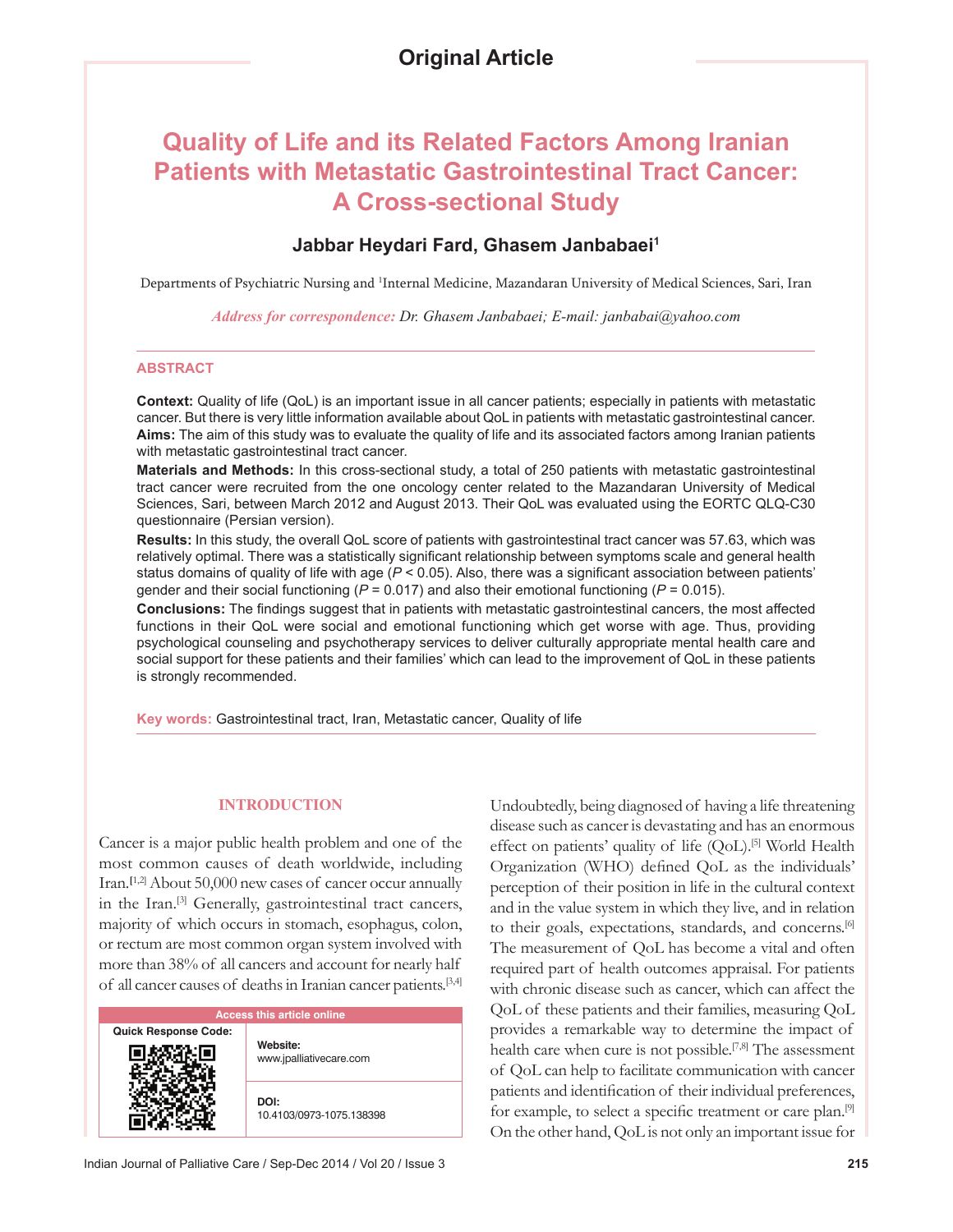individual cancer patients. It is also a matter of importance for policy makers and healthcare professionals. Therefore, the measurement of QOL is an important outcome measure in all cancer patients, but it becomes even more important in patients with metastatic cancers, where, with very few exceptions, cure is no longer the goal. In this situation, survival time prolongation, palliation of symptoms, and QoL optimization become the goals of care.[10] Previous studies have reported that in several different types of cancer including metastatic cancers, there was a relationship between the patients QoL scores and their clinical outcome.[11] QoL scores may be an independent predictor of survival in these patients.[11,12] Despite the importance of assessing the QoL in cancer patients, especially in patients with metastatic cancer, and also the relatively high incidence rates of gastrointestinal tract cancers in Iran;[3,4,13] little is known about QoL in patients with metastatic gastrointestinal cancer. The aim of this study was to evaluate the QoL with its various dimensions and also its associated factors such as demographics and clinical characteristics among Iranian patients with metastatic gastrointestinal tract cancer using a cancer-specific questionnaire, in Sari, northern Iran.

#### **MATERIALS AND METHODS**

In this cross-sectional study, after obtaining approval from the Mazandaran University of medical sciences ethical committee and informed consents from the patients, a total of 250 patients of both sexes, with metastatic gastrointestinal tract cancer referring to the one oncology center related to the Mazandaran University of Medical Sciences, Sari, Iran, for medical follow-up, were recruited. The study was performed between March 2012 and August 2013. Patients were eligible for the study if they had the ability to understand and the willingness to participate in the study and also had a histologically or cytologically confirmed diagnosis of metastatic gastrointestinal tract cancer and were informed of the diagnosis. Exclusion criteria were the presence of a known psychiatric or cognitive disorder or not willing to participate in the study. Patients who met the inclusion criteria were assessed regarding their QoL with a specific questionnaire by one researcher. The Persian versions of the European Organization for Research and Treatment of Cancer quality of life questionnaire-core 30 (EORTC QLQ-C30) and a background information form were used to assess patients' QoL, sociodemographic data (gender, age, educational status, marital status, and employment status) and clinical characteristics. The EORTC QLQ-C30 is a cancer-specific, self-administered 30-question instrument for evaluating the QoL in cancer patients. The questionnaire items are grouped into five functional scales (physical functioning, role

functioning, emotional functioning, cognitive functioning, and social functioning); three symptom scales (fatigue, nausea and vomiting, and pain); six symptom single-item scales (dyspnea, insomnia, appetite loss, constipation, diarrhea, and financial difficulties), and one global health status (GHS)/QoL scale. Of the 30 items, 28 are scored on four-point Likert scales and the remaining two items (29 and 30, for global health status) are scored on modified seven-point linear analog scales. Scores were derived from mutually exclusive sets of items, with scale scores ranging from 0 to 100 after linear transformation. Higher scores for the functioning and GHS/QoL scales indicated a higher level of functioning and a better QoL, respectively, whereas higher scores in symptom scales represented a higher level of symptom.[11,14] The EORTC QLQ-C30 questionnaire has been previously used in cancer patients with good validity and reliability in Iran.[8,15] The questionnaire was completed by interview for illiterate or low-literacy patients.

Data were analyzed using the Statistical Package for the Social Sciences (SPSS) version 16 (SPSS Inc., Chicago, IL). The Chi**-**square, Student's *t*-test, and Analysis of Variance (ANOVA) were used to analyze the data. Statistical significance was considered as  $P \leq 0.05$ .

## **RESULTS**

Out of 250 patients with metastatic gastrointestinal cancer, 146 (58.4%) were female and 104 (41.6%) were male.

The mean age of patients was  $58.83 \pm 8.02$  years ranging from 44-70 and patients aged over 60 years accounted for 70% ( $n = 175$ ). In the whole sample, 220 were married, 96 (38.4%) were illiterate, and 80 (32%) were unemployed. Among 250 patients, 193 (77.3%) had diabetes mellitus. In the whole sample, esophageal cancer was the most common gastrointestinal tract cancers. 216 (86.4%) of patients were under chemotherapy. The median time since start of treatment was 6 months in 152 (60.8%) of patients and only in 17 (6.8%) of patients the treatment took more than 25 months. The patients also resorted to religious therapies for treatment that the highest religious therapy used was through making a vow; where 130 ones (52%) were involved in 117 (46.8%) of patients abused psychoactive drugs and 44.4% (*n* = 111) of patients had a history of surgical treatment.

In  $32\%$  ( $n = 80$ ) of patients, pain was their most important problem. Findings about QoL have shown that the mean scores for the functional scale, GHS, and symptoms scales in this study were 56.53, 59.63, and 39.08, respectively. (The score 100 indicates the best health condition and the score 0 implies the worst health condition). There was a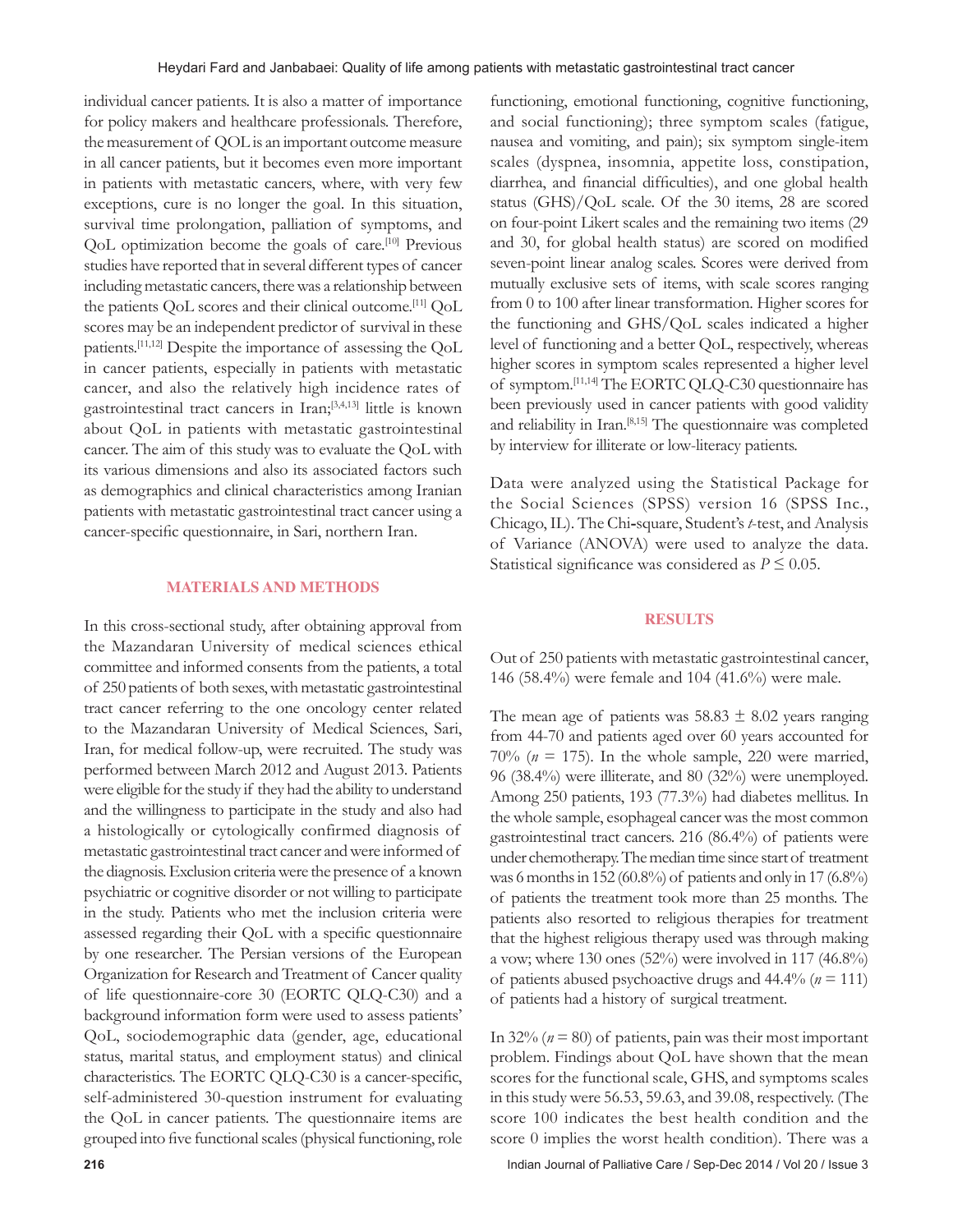significant association between patients' gender and their social functioning  $(P = 0.017)$  and also their emotional functioning ( $P = 0.015$ ). In functional scale of the QoL, the highest complaint from the patients was related to physical functioning with mean score 49.54 for men and the least cognitive functioning complaint was related to women with mean score 84.13 [Table 1].

In the symptom scales, the highest complaint was of the financial difficulties with the mean score 89.95 for men and the least complaint was related to diarrhea with mean score 14.15 for women [Table 2].

## **Table 1: Patients' functioning scores on the EORTC QLQ-C30 based on gender (the higher values indicate a higher level of functioning and quality of life, Min.: 0, Max.: 100)**

| Functioning              | Gender | Mean and (S.D) | P value |
|--------------------------|--------|----------------|---------|
| Physical                 | Male   | 49.54 (30.60)  | 0.76    |
| functioning              | Female | 51.02(30.63)   |         |
| Role functioning         | Male   | 51.83(28.77)   | 0.745   |
|                          | Female | 50.64 (27.86)  |         |
| Emotional<br>functioning | Male   | 50.97(28.54)   | 0.015   |
|                          | Female | 59.77 (27.21)  |         |
| Cognitive<br>functioning | Male   | 80.25(24.91)   | 0.220   |
|                          | Female | 84.13(24.17)   |         |
| Social functioning       | Male   | 52.73 (27.82)  | 0.017   |

S.D=Standard divation; EORTC=European organization for research and treatment of cancer; QLQ=Quality of life questionnaire-core

## **Table 2: Patients' symptom scores on the EORTC QLQ-C30 based on Gender (the higher values indicate a greater degree of symptoms, Min.: 0, Max.: 100)**

| Symptoms                      | Gender | Mean and (S.D) | P value |
|-------------------------------|--------|----------------|---------|
| Fatique                       | Male   | 48.93 (25.72)  | 0.918   |
|                               | Female | 48.61 (22.71)  |         |
| Nausea and vomiting           | Male   | 23.28 (31.04)  | 0.322   |
|                               | Female | 27.08 (27.98)  |         |
| Pain                          | Male   | 40.41 (30.05)  | 0.356   |
|                               | Female | 43.75(25.24)   |         |
| Dyspnea                       | Male   | 23.05 (30.21)  | 0.298   |
|                               | Female | 19.23 (26.14)  |         |
| Insomnia                      | Male   | 47.26 (35.18)  | 0.087   |
|                               | Female | 39.74 (32.53)  |         |
| Appetite loss                 | Male   | 35.61 (34.94)  | 0.993   |
|                               | Female | 35.57(32.93)   |         |
| Constipation                  | Male   | 25.34 (32.35)  | 0.165   |
|                               | Female | 19.87 (28.06)  |         |
| Diarrhea                      | Male   | 14.15 (24.39)  | 0.765   |
|                               | Female | 15.06 (22.69)  |         |
| <b>Financial difficulties</b> | Male   | 89.95 (20.48)  | 0.611   |
|                               | Female | 88.46 (25.76)  |         |

S.D=Standard divation; EORTC=European organization for research and treatment of cancer; QLQ=Quality of life questionnaire-core

Also a statistically significant relationship was found between the age and the organs of gastrointestinal tract which has been cancerous [Table 3].

Analyzing various domains of the patients' QoL in terms of the age categories have been shown a statistically significant relationship between symptoms scale ( $P = 0.001$ ) and global health status ( $P = 0.048$ ) with age [Table 4]. There was no relationship between the QoL and sociodemographic variables such as age, gender, marital status, and employment status.

## **DISCUSSION**

This study aims to analyze the QoL and its related factors in patients suffering from metastatic gastrointestinal cancer. In this research, the patients' mean score has been 50.16 in physical function scale, 56.30 in social function, and 57.63 in general health status. In a study conducted by Blazeby *et al*., on the short-term outcomes of the patients undergoing esophageal cancer surgery and its relationship with QoL, the patients' mean score was 79 in physical function, 69 in role playing function, 70 in emotional function, 80 in cognitive function, 72 in social function, and  $62$  in general health status.<sup>[16]</sup> Also, in the study by Kobayashi *et al*., the mean scores were as 77 for social function, 68 for role playing function, 67 for emotional function, 67 for cognitive function, 72 for social function, and 58 for general health status.<sup>[17]</sup> As observed, except

**Table 3: Relationship between the age and the organs of gastrointestinal tract which has been cancerous**

| Age       | Stomach (%) | Esophagus (%) | Colorectal (%) | P value |
|-----------|-------------|---------------|----------------|---------|
| $\leq 49$ | $\circ$     | 5.1           | 11.2           |         |
| $50 - 59$ | 53.8        | 21.7          | 31.5           | 0.003   |
| $\geq 60$ | 46.2        | 73.2          | 57.3           |         |
| Total     | 100         | 100           | 100            |         |

## **Table 4: Functional, symptoms and global health status of QoL based on age**

| Quality life domain     | Age       | Mean (S.D)    | P value |
|-------------------------|-----------|---------------|---------|
| <b>Functional scale</b> | 549       | 55.23(21.16)  | 0.065   |
|                         | $50 - 59$ | 62.55(23.68)  |         |
|                         | >60       | 54.53(22.90)  |         |
| Symptoms scale          | 549       | 43.76 (20.89) | 0.048   |
|                         | $50 - 59$ | 33.96 (20.31) |         |
|                         | >60       | 40.48 (18.53) |         |
| General health status   | 549       | 60.71(22.27)  | 0.001   |
|                         | $50 - 59$ | 69.28(23.25)  |         |
|                         | $\geq 60$ | 56.19(22.77)  |         |

S.D=Standard deviation; Qol=Quality of life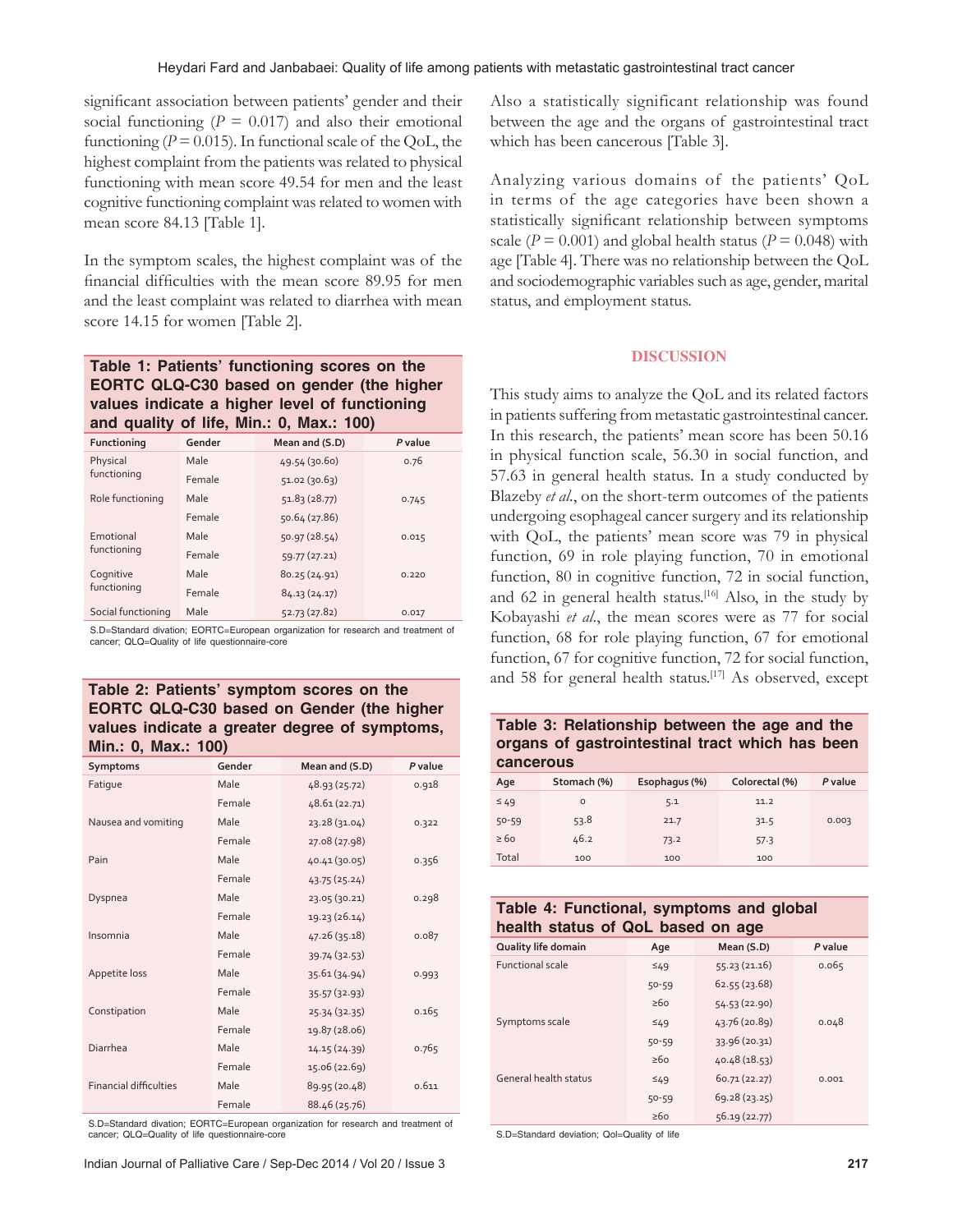for the cognitive function where the Iranian patients got higher score than similar studies, in the other domains, the score achieved by Iranian patients has been far lower than patients in other countries. In this study, the lowest score is related to the physical function while in the studies by Blazeby *et al*. and Kobayashi *et al*., the lowest score was related to general health status.<sup>[16,17]</sup> The highest score concerning QoL was for cognitive function index that is consistent with the result of a study by Blazeby *et al*. [16] As seen from comparing QoL scores in Iran and the other countries, QoL in European countries is better than that in Iran. This issue can be attributed to the more supporting of these patients by ministry of health in those countries and also therapeutic supports given by cancer support services. However, in Iran due to financial problems and expensive treatment expenditures, the patients' quality of life has been affected negatively. In this study, there was a significant statistical relationship between age and the disease, so that, the risk of developing gastrointestinal cancer increases with age (59 years old and more) which is consistent with the results of a studies by Blazeby *et al.* and Mahan *et al.*<sup>[16,18]</sup> Moreover, there is a significant statistical relationship between age and disease symptoms index and also between age and general health status that is in line with results of the other.[19-21] But Smith *et al*. and Redhwan *et al*. suggested that aging has resulted in quality life improvement.[22,23] Perhaps the difference in the results is due to cultural differences and the number of research sample. In this study, there was no statistical relationship between type of metastatic gastrointestinal cancer and the patients' QoL domains. The study by Schulz *et al*. indicated that the type of cancer has effect on the patients' quality of life. For example, the individuals who are afflicted by rectum and colon cancer had lower life quality compared to those with breast cancer.[24] Besides, Viklun *et al*. asserted that the patients undergoing stomach cancer surgery have more optimal quality of life relative to the ones who had esophageal cancer surgery.[25] Maybe the reason behind the differences is the study instruments and its related dimensions, different culture, and samples number. In this study, all patients had gastrointestinal metastatic cancer and the same issue partially justifies the gap between the two studies. Also in this study, the rate of esophageal cancer in men was more than that in women. In various studies, the prevalence of esophageal cancer is higher in males than females, so that the results of these studies confirm the results of this study.[26-28]

Regarding the relationship between marital status and OoL, the result of this study shows that there is no relationship between marital status and OoL. The result of the study by Ozaras *et al.* supports this finding.<sup>[29]</sup> However, the other studies' results do not verify this finding.<sup>[30-32]</sup> Perhaps, it can be claimed that the effect of marriage on the individuals' OoL is due to the cultural and social differences. The result of the study implied that OoL has no relationship with job. The results of the studies by Taria *et al*., Engel *et al*., and Avis *et al*. revealed that job has relationship with QoL.<sup>[30,32,33]</sup> However, the study findings by Ozaras et al. revealed no statistically significant relationship between job and QoL.<sup>[29]</sup> This gap could be attributed to difference in research time period, insurance system support in the country, and different study areas. The result of the study indicated that there is no significant statistical relationship between the level of education and QoL in the patients. The result of study that has been conducted by Kwan *et al*. is consistent with the result of this study in this regard.[34] However, the results of other studies found a significant relationship between the level of the education and QoL.[22,29,32] These differences might be related to the different sample numbers, measurement instrument, and type or stage of the disease.

### **CONCLUSION**

The study results have demonstrated that the individuals with metastatic gastrointestinal cancer were suffering from substantial disturbances in their QoL, especially in social function scale and emotional function which get worse with age. Thus, providing psychological counseling and psychotherapy services to deliver culturally appropriate mental health care and social support for these patients and their families' which can lead to the improvement of QoL in these patients is strongly recommended.

The difference between the results of this study and similar studies in other countries is probably due to the lack of appropriate and sufficient supporting treatments, insufficient psychotherapy, counseling, and psychological services and no appropriate education program to the patients and their families. Some of the limitations of this study include that the patients who participate in this study did not have a good morale, although their participation in the study was good.

Also, this study was conducted in a single center in Mazandaran, Northern Iran. Therefore, we are not able to generalize this result to the whole population of patients with metastatic gastrointestinal tract cancer. Hence, the results of this study need to be interpreted with caution. Other studies in patients with various cancers to verify the generalizability of our findings are warranted.